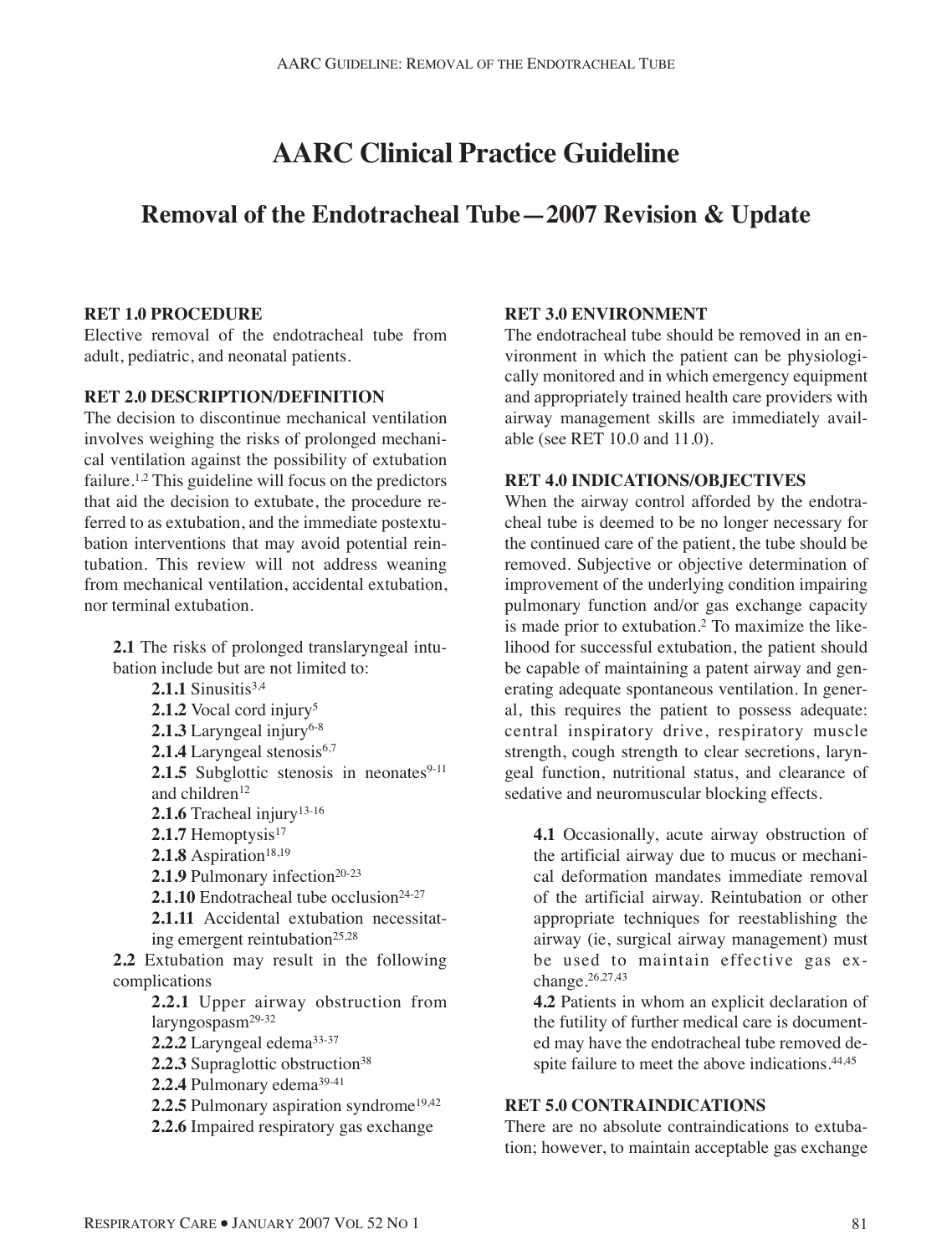after extubation some patients may require one or more of the following: noninvasive ventilation, continuous positive airway pressure, high inspired oxygen fraction, or reintubation. Airway protective reflexes may be depressed immediately following and for some time after extubation.18,46 Therefore, measures to prevent aspiration should be considered.

#### **RET 6.0 HAZARDS/COMPLICATIONS**

**6.1** Hypoxemia after extubation may result from but is not limited to

> **6.1.1** Failure to deliver adequate inspired oxygen fraction through the natural upper airway<sup>47</sup>

> **6.1.2** Acute upper airway obstruction secondary to laryngospasm<sup>29-32</sup>

> **6.1.3** Development of post-obstruction pulmonary edema39-41

6.1.4 Bronchospasm<sup>48,49</sup>

**6.1.5** Development of atelectasis, or lung collapse<sup>50</sup>

**6.1.6** Pulmonary aspiration<sup>18,19,42</sup>

**6.1.7** Hypoventilation<sup>51,52</sup>

**6.2** Hypercapnia after extubation may be caused by but is not limited to

> **6.2.1** Upper airway obstruction resulting from edema of the trachea, vocal cords, or larynx<sup>33-38</sup>

**6.2.2** Respiratory muscle weakness<sup>53,54</sup>

**6.2.3** Excessive work of breathing<sup>55-59</sup>

**6.2.4** Bronchospasm48,49

**6.3** Death may occur when medical futility is the reason for removing the endotracheal tube.

#### **RET 7.0 LIMITATIONS OF METHODOLOGY/ VALIDATION OF RESULTS**

Predicting extubation outcome is of significant clinical importance as both extubation delay and unsuccessful extubation are associated with poor patient outcomes.1,2 However, the literature on this topic is limited by few validated objective measures to accurately predict the extubation outcome for an individual patient.<sup>1,2,60-63</sup> Failed extubation, or the need to reinsert an artificial airway following extubation, is not necessarily an indication of failed medical practice. Patients may need reintubation immediately or after some interval due to inappropriately timed extubation, progression of underlying disease, or development of a new disorder. Therefore, a trial of extubation may be used in some marginal patients with the expectation that the need for reintubation is likely. Extubation failure rates reported in the literature range between 1.8%- 18.6% for adults,<sup>1,36,63-65</sup> 2.7%-22% for children,<sup>66-</sup>  $70$  and may be as high as  $40\%$ -60% for low birthweight infants.71-75 Clinical practice standards for endotracheal tube removal include attentive postextubation monitoring, prompt identification of respiratory distress, maintenance of a patent airway and, if clinically indicated, attempts to successfully establish an artificial airway by reintubation or surgical technique. The failure and complication rates of extubation can be used as quality monitors.

#### **RET 8.0 ASSESSMENT OF EXTUBATION READINESS**

The endotracheal tube should be removed as soon as the patient no longer requires an artificial airway. Patients should demonstrate some evidence for the reversal of the underlying cause of respiratory failure and should be capable of maintaining adequate spontaneous ventilation and gas exchange. The determination of extubation readiness may be individualized using the following guidelines.

**8.1** Patients with an artificial airway to facilitate treatment of respiratory failure should be considered for extubation when they have met established extubation readiness criteria.64,76 Examples of these criteria include but are not limited to

> **8.1.1** The capacity to maintain adequate arterial partial pressure of oxygen  $(P_{aO_2}/F_{IO_2}$  ratio > 150-200) on inspired oxygen fractions provided with simple oxygen devices ( $F_{IO_2} \le 0.4$  to 0.5 and with low levels of positive airway pressure  $(PEEP) \leq 5$  to 8 cm  $H_2O^2$

> **8.1.2** The capacity to maintain appropriate pH (pH  $\geq$  7.25)<sup>2</sup> and arterial partial pressure of carbon dioxide during spontaneous ventilation<sup>74,75</sup>

> **8.1.3** Successful completion of 30-120 minute spontaneous breathing trial (SBT) performed with a low level of CPAP (eg 5 cm  $H_2O$ ) or low level of pressure support eg 5-7 cm  $H_2O$ ) demonstrating adequate respiratory pattern and gas exchange, hemodynamic stability, and subjective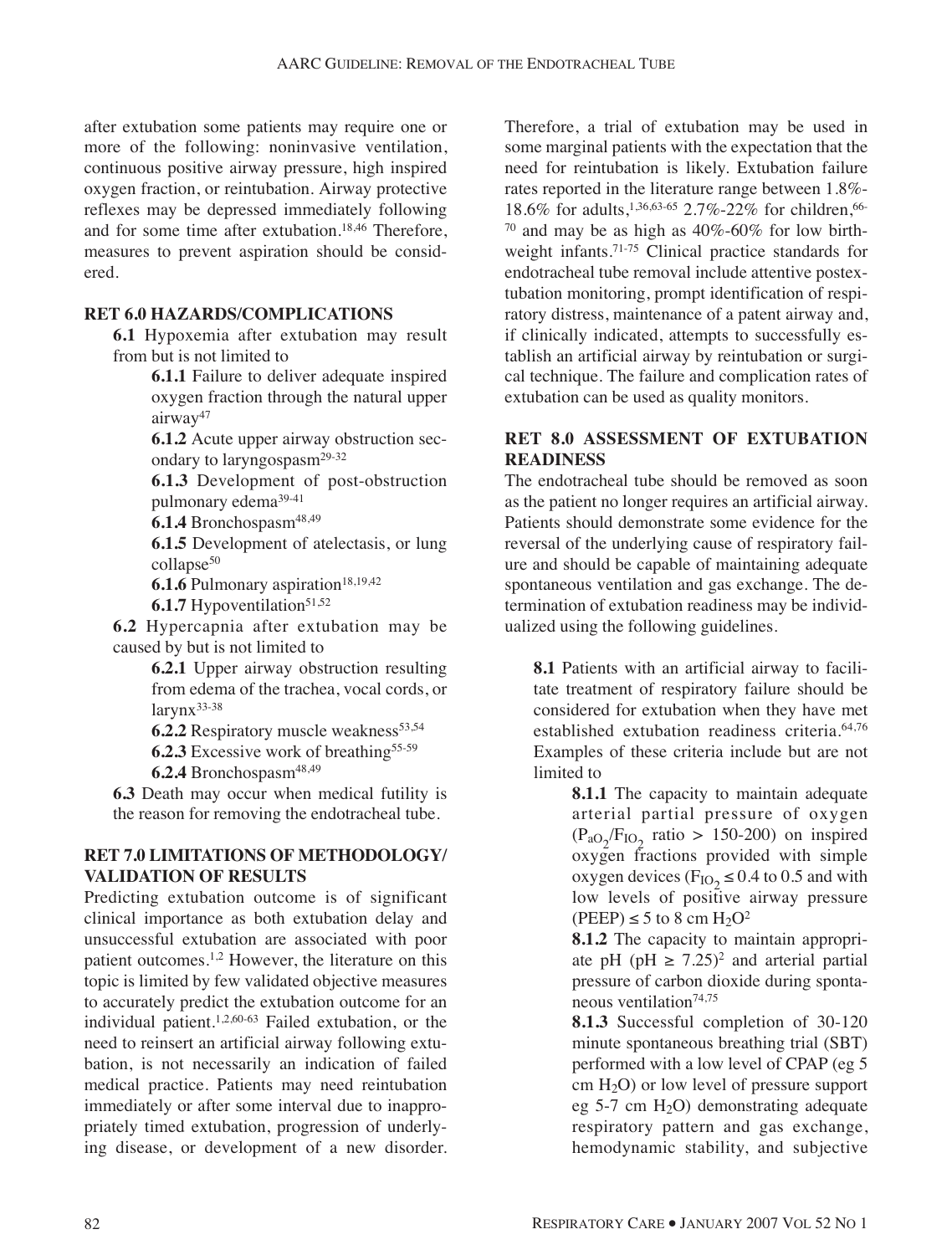comfort77-81

**8.1.4** In adults, respiratory rate < 35 breaths per minute during spontaneous breathing;54 in infants and children, the acceptable respiratory rate decreases inversely with age and can be measured with good repeatability with a stethoscope<sup>82</sup>

**8.1.5** Adequate respiratory muscle strength<sup>83-85</sup>

**8.1.6** Maximum negative inspiratory pressure  $>$  -30 cm H<sub>2</sub>O<sup>86-89</sup> although current clinical practice may accept a maximum negative inspiratory pressure > -20 cm  $H_2O^{90,91}$ 

**8.1.7** Vital capacity  $> 10$  mL/kg ideal body weight<sup>92</sup> or in neonates  $> 150$  $mL/m^2$ <sup>89</sup>

**8.1.8** Pressure measured across the diaphragm during spontaneous ventilation < 15% of maximum<sup>93,94</sup>

**8.1.9** In adults, spontaneous exhaled minute ventilation  $< 10$  L/min<sup>86</sup>

**8.1.10** In adults, a rapid shallow breathing index (RSBI, respiratory rate-to-tidal-volume ratio) of  $≤105$  breaths/min (positive predictive value (PPV) of  $0.78$ <sup>90</sup>; in infants and children, variables standardized by age or weight proved more useful. Modified CROP index (compliance, resistance, oxygenation, and ventilating pressure) above a threshold of  $\geq 0.1$ -0.15 mL · mmHg/breaths/min/kg) (sensitivity of 83% and specificity of 53%) may be a superior screening tool than a modified RSBI  $\leq$  8-11 breaths/min/mL/kg (sensitivity of 74% and specificity of 74%)67,68,95

**8.1.11** Thoracic compliance > 25 mL/cm  $H<sub>2</sub>O<sup>96</sup>$ 

**8.1.12** Work of breathing  $< 0.8$  J/L<sup>97-102</sup>

**8.1.13** Oxygen cost of breathing < 15% total especially for those patients with chronic respiratory insufficiency requiring long-term mechanical ventilation (sensitivity, 100%; specificity,  $87\%$ )<sup>102-104</sup> **8.1.14** Dead-space-to-tidal-volume ratio  $(V_D/V_T)$  < 0.6; in children,  $V_D/V_T \le 0.5$ equates to 96% successful extubation, 0.51-0.64 equates to 60% successful extubation, (0.65 equates to 20% successful extubation $105,106$ 

**8.1.15** Airway occlusion pressure at 0.1 seconds  $(P_{0,1})$  < 6 cm H<sub>2</sub>O and when normalized for maximal inspiratory pressure (MIP), as indicated by  $[P_{0.1}/MIP]$ , accurately predict successful extubation 88% and 98% of the time, respectively.107-109 (This measurement is primarily a research tool.)

**8.1.16** Maximum voluntary ventilation > twice resting minute ventilation<sup>86</sup>

**8.1.17** In preterm infants, minute ventilation testing vs. standard clinical evaluation resulted in shorter time to extuba $tion<sup>110</sup>$ 

**8.1.19** Peak expiratory flow (PEF)  $\geq 60$ L/min after 3 cough attempts measured with an in-line spirometer<sup>111,112</sup>

**8.1.20** Time to recovery of minute ventilation to pre-spontaneous breathing trial baseline levels<sup>113</sup>

**8.1.21** Sustained maximal inspiratory pressures (SMIP)  $> 57.5$  pressure time units (sensitivity and specificity of 1.0) predicted extubation outcome<sup>114</sup>

**8.1.22** In neonates, total respiratory compliance  $(C_{rs}$ , derived from  $V_T/PIP-PEEP)$ ≤ 0.9 mL/cm  $H_2O$  was associated with extubation failure, whereas a value  $\geq 1.3$  $mL/cm H<sub>2</sub>O$  was associated with extubation success $115$ 

**8.1.23** Preterm infants extubated directly from low rate ventilation without a trial of endotracheal tube continuous positive airway pressure (CPAP) demonstrated a trend to increased chance of successful extubation (RR =  $0.45$ , CI<sub>95</sub> (0.19, 1.07), NNT 10116

**8.1.24** Integrated indices of measured vital capacity (VC, threshold value  $= 635$ mL), respiratory frequency to tidal volume ratio (f/ $V_T$ , threshold value = 88 breaths/min/L) and maximal expiratory pressure (MEP, threshold value = 28 cm  $H_2O$ )<sup>80,117</sup>

**8.2** In addition to treatment of respiratory failure, artificial airways are sometimes placed for airway protection. Resolution of the need for airway protection may be assessed by but is not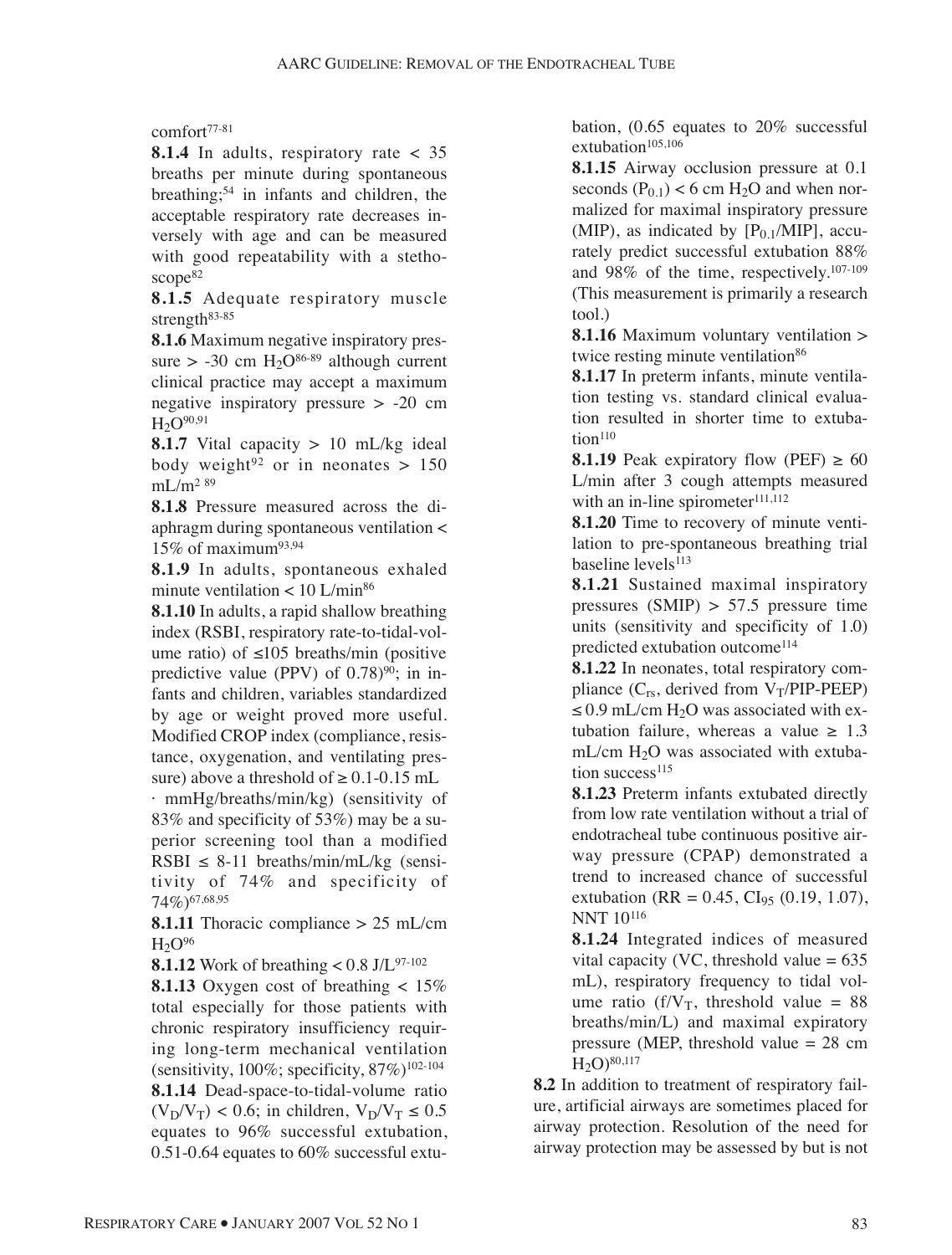limited to

**8.2.1** Appropriate level of consciousness118-120

**8.2.2** Adequate airway protective reflexes119,120

**8.2.2.1** Reduced cough strength (grade 0 to 2) measured by the white card test and increased secretion burden predicted unsuccessful extubation (risk ratio, RR= 4.0; 95% confidence interval (CI<sub>95</sub>) 1.8 to 8.9)<sup>121</sup>

8.2.3 Easily managed secretions<sup>1,63,119,120</sup>

**8.3** In addition to resolution of the processes requiring the insertion of an artificial airway, issues that should be considered in all patients prior to extubation are

> **8.3.1** No immediate need for reintubation anticipated

> **8.3.2** Known risk factors for extubation failure

**8.3.2.1** Patient features of high risk for extubation failure include: admission to medical ICU, age  $> 70$  or  $< 24$ months, higher severity of illness upon weaning, Hgb <10 mg/dL, use of continuous I.V. sedation, longer duration of mechanical ventilation, presence of a syndromic or chronic medical condition, known medical or surgical airway condition<sup>63,70</sup>, frequent pulmonary toilet,<sup>121</sup> and loss of airway protective reflexes119,120

**8.3.2.2** Risk factors for a known history of a difficult airway: syndromic or congenital conditions associated with cervical instability (ie, Klippel-Feil or Trisomy 21); limited physical access to the airway (ie, halo-vest or anatomic hindrances); multiple failed direct laryngoscopy attempts by an experienced laryngoscopist, or a failed laryngoscopy attempt followed by tracheal intubation using fiberoptic bronchoscopy or nasal lightwand, or requiring placement of a laryngeal mask airway122-129

**8.3.2.3** In the pediatric cardiothoracic surgery population, presence of one or more of these variables increases the likelihood of failed extubation: age < 6 months, history of prematurity, congestive heart failure, and pulmonary hypertension<sup>130</sup>

**8.3.2.4** For pediatric patients, validated bedside measures of respiratory function identifying low  $\left($  < 10%) and high risk (> 25%) threshold values of extubation failure which may be useful in generating discussion, but do not apply to individual risk $131$ 

**8.3.3** Presence of upper airway obstruction or laryngeal edema as detected by diminished gas leak around the endotracheal tube with positive pressure breaths37,132-139

**8.3.3.1** Percent cuff leak or the difference between expiratory tidal volume measured with the cuff inflated and then deflated in a volume-controlled mode of  $\geq 15.5\%$  (sensitivity 75%, specificity 72%).132-138 Yet this test was found not to be predictive in a study of cardiothoracic surgery patients.<sup>139</sup>

**8.3.3.2** Air leak may be an age-dependent predictor of postextubation stridor in children. An air leak  $> 20$  cm H<sub>2</sub>O was predictive of postextubation stridor in children  $\geq$  7 years of age (sensitivity of 83%, specificity of 80%), but was not predictive  $\lt$  7 years of age<sup>37</sup>

**8.3.3.3** Air leak test has been predictive of postextubation stridor or extubation failure for children with upper airway pathology: trauma patients, $140$  croup, $141$ after tracheal surgery.142

**8.3.4** Evidence of stable, adequate hemodynamic function<sup>2,143-146</sup>

**8.3.5** Evidence of stable nonrespiratory functions<sup>147-150</sup>

**8.3.6** Electrolyte values within normal range151-153

**8.3.7** Evidence of malnutrition decreasing respiratory muscle function and ventilatory drive154-158

**8.3.8** Anesthesia literature indicates the patient must have no intake of food or liquid by mouth for a period of time prior to airway manipulation. The continuation of transpyloric feedings during an extubation procedure remains controversial<sup>159,160</sup>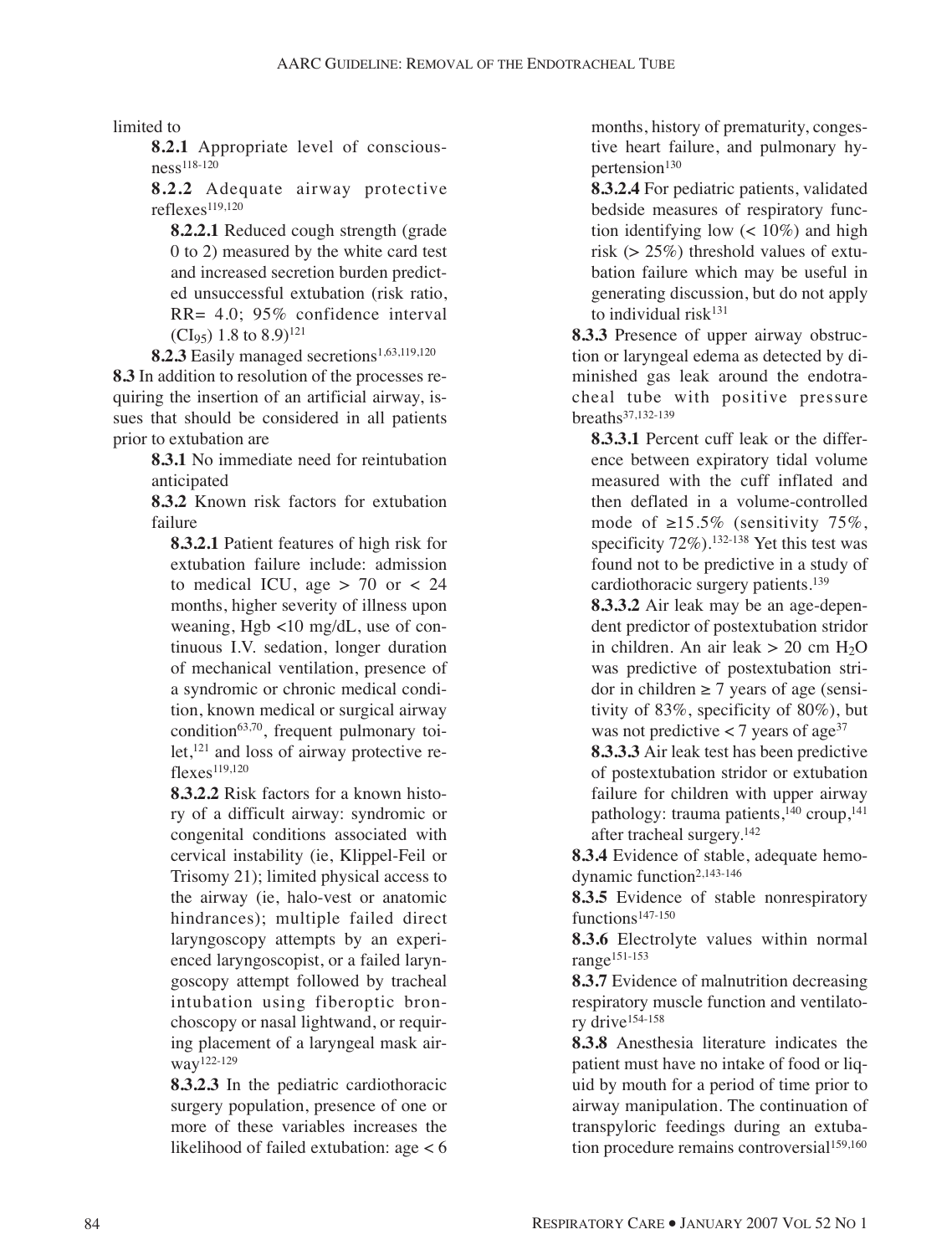**8.3.9** Prophylactic medication prior to extubation to avoid or reduce the severity of postextubation complications such as

**8.3.9.1** Consider use of lidocaine to prevent cough and/or laryngospasm in patients at risk<sup>161,162</sup>

**8.3.9.2** Prophylactic administration of steroids may be helpful to prevent reintubation rates in high-risk neonates, but not in children (relative risk,  $RR =$ 0.49, CI<sub>95</sub> 0.01, 19.65) or adults (RR =  $0.95, Cl<sub>95</sub> 0.52, 1.72)$ <sup>61,163</sup>

**8.3.9.3** Prophylactic administration of steroids may help reduce the incidence of postextubation stridor in children  $(RR = 0.53, Cl<sub>95</sub> 0.28, 0.97)$ , but not in neonates or adults ( $RR = 0.86$ ,  $CI<sub>95</sub>$  $(0.57, 1.30)^{61,163}$ 

**8.3.9.4** Prophylactic administration of steroids for patients with laryngotracheobronchitis (croup) correlates with reduced rates of reintubation<sup>164,165</sup>

**8.3.9.5** Caffeine citrate reduced the risk of apnea for infants, but did not reduce the risk of extubation failure<sup>166</sup>

**8.3.9.6** Methylxanthine treatment stimulates breathing and reduces the rate of apnea (RR =  $0.47$ , CI<sub>95</sub> (0.32, 0.70). [Number needed to treat (NNT) 3.7,  $CI<sub>95</sub>$  (2.7, 6.7)] for neonates with poor respiratory drive, especially extremely low birthweight infants.<sup>167</sup>

### **RET 9.0 ASSESSMENT OF OUTCOME**

Removal of the endotracheal tube should be followed by adequate spontaneous ventilation through the natural airway, adequate oxygenation, and no need for re-intubation.

**9.1** Clinical outcome may be assessed by physical examination, auscultation, invasive and noninvasive measurements of gas exchange, and chest radiography.

**9.2** Quality of the procedure can be systematically assessed by monitoring extubation complications and the need for reintubation.

**9.3** The success of removal of the endotracheal tube can be monitored by examining the frequency of reintubation and frequency of complications.

**9.4** When a patient experiences an unplanned

self-extubation and does not require reintubation, this suggests that planned extubation should have been considered earlier.<sup>168-173</sup>

**9.5** Some patients may require postextubation support or intervention to maintain adequate gas exchange independent of controlled mechanical ventilation.

**9.5.1** Noninvasive Respiratory Support

**9.5.1.1** Infants extubated to nasal intermittent positive pressure ventilation (NIPPV) were less likely to fail extubation than those infants extubated to nasal continuous positive airway pressure ventilation (NCPAP) $[RR = 0.21]$ ,  $CI_{95}$  (0.10, 0.45); NNT 3,  $CI_{95}$  (2, 5)]<sup>52</sup> **9.5.1.2** In neonates and premature infants, binasal prong CPAP is more effective at preventing re-intubation than single nasal or nasopharyngeal prongs  $[RR = 0.59, CI<sub>95</sub> (0.41, 0.85); NNT 5,$  $CI<sub>95</sub> (3, 14)$ ]<sup>174</sup>

**9.5.1.3** In adults, routine use of postextubation noninvasive positive pressure ventilation such as BIPAP is not supported<sup>175-177</sup>

**9.5.1.4** In patients with chronic obstructive pulmonary disease (COPD), continuous positive airway pressure (CPAP) of 5 cm  $H_2O$  and pressure support ventilation (PSV) of 15 cm  $H_2O$ have improved pulmonary gas exchange, decreased intrapulmonary shunt fraction, and reduced patient work of breathing<sup>178</sup>

**9.5.2** Postextubation Medical Therapy

**9.5.2.1** Aerosolized levo-epinephrine is as effective as aerosolized racemic epinephrine in the treatment of postextubation laryngeal edema in children<sup>35</sup> **9.5.2.2** No randomized studies in neonates have been performed to evaluate the role of nebulized racemic epinephrine for postextubation stri $d$ or<sup>179</sup>

**9.5.2.3** Heliox may alleviate the symptoms of partial airway obstruction and resultant stridor, improve patient comfort, decrease work of breathing, and prevent reintubation<sup>57,58,140</sup>

**9.5.3** Diagnostic Therapy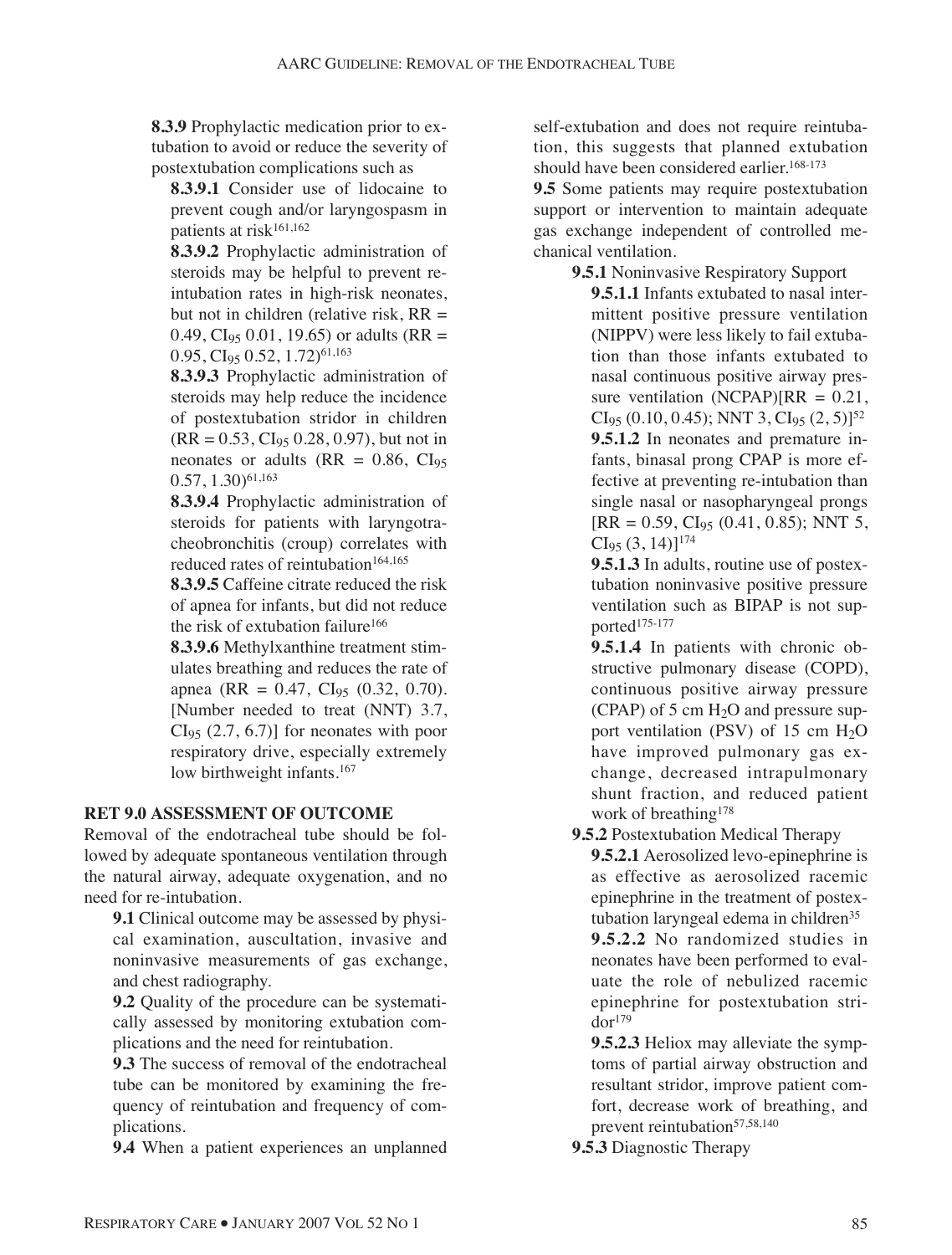**9.5.3.1** For patients with postextubation complications such as stridor or obstruction, fiberoptic bronchoscopy may provide direct airway inspection and therapeutic interventions (secretion clearance, instillation of drugs, removal of aspirated foreign objects).180,181

#### **RET 10.0 RESOURCES**

Preparation for extubation includes assuring emergency reintubation equipment and personnel are readily available. The following equipment/supplies must be maintained in close proximity to the patient, in sufficient quantities, and in working condition.

**10.1** Equipment

**10.1.1** Oxygen source

**10.1.2** Devices to deliver oxygen-enriched gas mixtures

**10.1.3** High-volume suction source and catheters

**10.1.4** Pharyngeal and tracheal suction catheters

**10.1.5** Self-inflating or nonself-inflating manual ventilation system

**10.1.6** Appropriately sized face masks

**10.1.7** Oral and nasopharyngeal airways

**10.1.8** Endotracheal tubes of various sizes, cuffed and uncuffed

**10.1.9** Translaryngeal intubation equipment (laryngoscope blades, handles, extra batteries, stylettes, surgical lubricant, syringes to inflate cuff)

**10.1.10** Airway exchange catheter of various sizes

**10.1.11** Laryngeal mask airway (LMA) of various sizes

**10.1.12** Equipment for establishing an emergency surgical airway (scalpel, lidocaine with epinephrine, appropriately sized endotracheal or tracheostomy tubes) **10.1.13** Nasogastric tubes of various sizes

**10.1.14** Pulse oximeter

**10.1.15** Two-channel cardiac monitor

**10.1.16** Supplies for arterial puncture and blood gas analysis

**10.1.17** Medication for sedation, analgesia, neuromuscular blockade and prevention of raised intracranial pressure as indicated by the individual situation

**10.1.18** Carbon dioxide detection devices (qualitative and/or quantitative devices)

**10.2** Personnel

**10.2.1** Credentialed and/or licensed health care personnel with documented knowledge and demonstrated skills specific to patient assessment and airway management should determine the appropriateness of extubation, be available to assess success, and begin appropriate interventions should immediate complications occur. Personnel skilled in endotracheal intubation and the insertion of invasive airways should be immediately available whenever extubation is performed.

**10.2.2** Credentialed and/or licensed health-care personnel with documented knowledge and demonstrated skill in providing oxygen administration devices and suctioning the airway may provide support during the extubation procedure.

**10.2.3** In the event of acute obstruction of the artificial airway, anyone with airway maintenance skills may remove the endotracheal tube to save the patient's life<sup>160</sup>

#### **RET 11. 0 MONITORING**

Monitoring in the postextubation period includes ensuring the equipment, personnel, and medications are readily available in the event of emergent, postextubation phenomena.160

**11.1** Appropriately trained personnel need to be readily available to detect cardiopulmonary impairment

**11.2** Frequent respiratory evaluation should include: vital signs, assessment of neurologic status, patency of airway, auscultatory findings, work of breathing, and hemodynamic status **11.3** Equipment

**11.2.1** Pulse oximeter

**11.2.2** Two-channel cardiac monitor

**11.2.3** Spygmomanometer and stetho-

scope

**11.2.4** Capnograph

### **RET 12.0 FREQUENCY**

No consensus exists on the appropriate timing of or requirement for tracheostomy placement in the mechanically ventilated patient. Any recommendation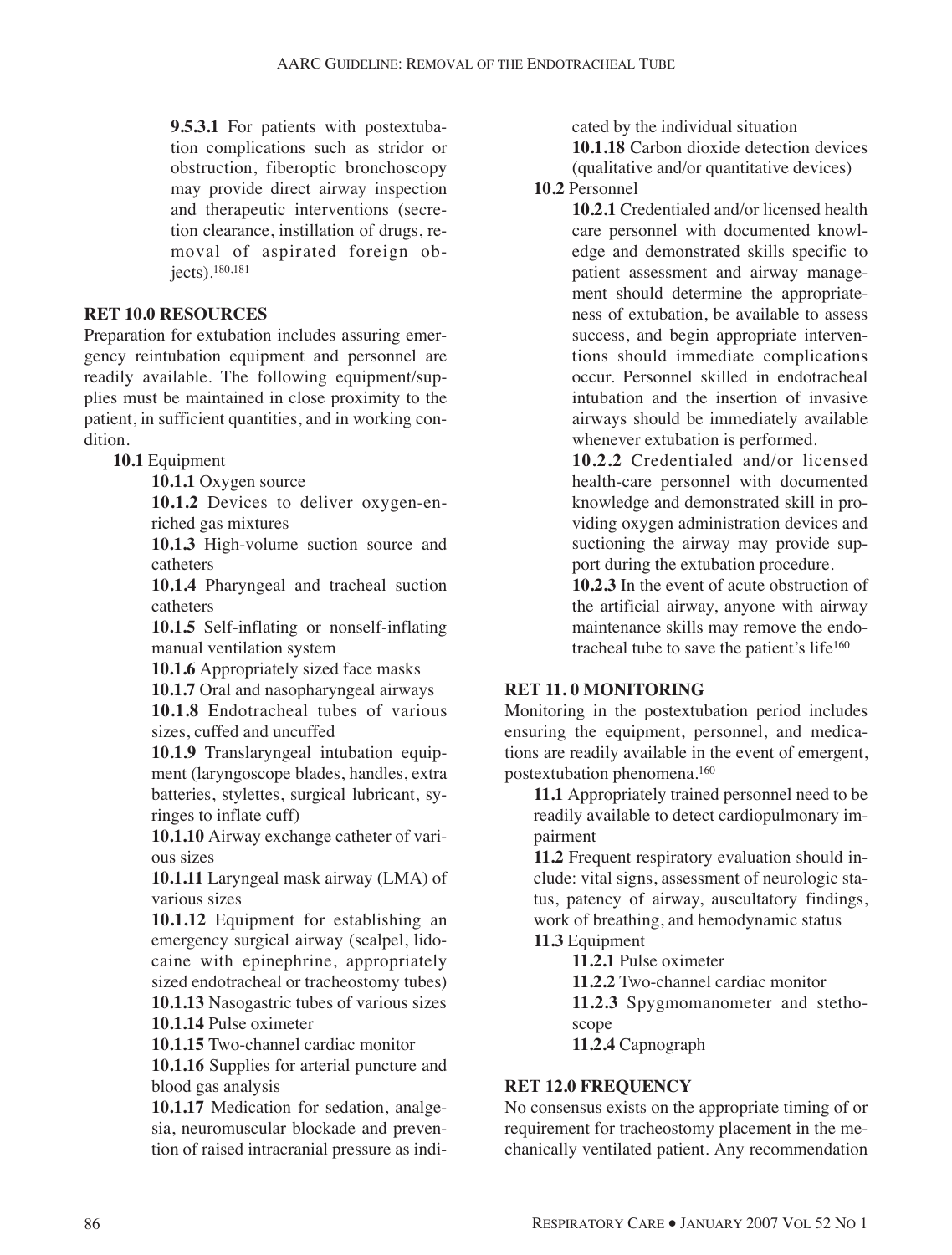will have to consider patient population, etiology of respiratory insult, expected or known duration of mechanical ventilation, balance of risks and perceived benefits of continued mechanical ventilation via tracheostomy as opposed to a translaryngeallyplaced endotracheal tube. Past recommendations have been based upon expert consensus.<sup>2,182,183</sup>

**12.1** Limited data exist on the rate of successful extubation after a previous failed extubation.

> **12.1.1** Many clinical studies include the first extubation attempt only

**12.1.2** In a pediatric descriptive study, 174/2794 subjects failed extubation [extubation failure rate  $6.2\%$ , CI<sub>95</sub> 5.3,7.1] after the first attempt; 27% (65/174) failed a second extubation attempt; of those patients, 22 extubated successfully after the third extubation attempt.70

#### **RET 13.0 STANDARD PRECAUTIONS**

Caregivers should exercise Standard Precautions for all patients, follow the Centers for Disease Control and Prevention (CDC) recommendations for control of exposure to tuberculosis and droplet nuclei, and institute appropriate precautions empirically for airborne, droplet, and contact agents pending confirmation of diagnosis in patients suspected of having serious infections.184-189

*Revised by Angela T Wratney MD and Ira M Cheifetz MD FAARC, Duke University Medical Center, Durham, North Carolina, and approved by the 2006 CPG Steering Committee*

Original publication: Respir Care 1999;44(1):85-90.

#### **REFERENCES**

- 1. Epstein SK. Decision to extubate. Intensive Care Med 2002;28(5):535-546.
- 2. MacIntyre NR, Cook DJ, Ely EW Jr, Epstein SK, Fink JB, Heffner JE, et al. Evidence-based guidelines for weaning and discontinuing ventilatory support: a collective task force facilitated by the American College of Chest Physicians; the American Association for Respiratory Care; and the American College of Critical Care Medicine. Chest 2001;120(6 Suppl):375S-395S.
- 3. Holzapfel L, Chevret S, Madinier G, Ohen F, Demingeon G, Coupry A, Chaudet M. Influence of long-term, oro- or nasotracheal intubation on nosocomial maxillary sinusitis and pneumonia: results of a prospective, randomized, clinical trial. Crit Care Med

1993;21(8):1132-1138.

- 4. Guerin JM, Lustman C, Meyer P, Barbotin-Larrieau F. Nosocomial sinusitis in pediatric intensive care patients (comment). Crit Care Med 1990;18(8):902.
- 5. Kastanos N, Estopa Miro R, Marin Perez A, Xaubet Mir A, Agusti-Vidal A. Laryngotracheal injury due to endotracheal intubation: incidence, evolution, and predisposing factors: a prospective long-term study. Crit Care Med 1983;11(5):362-367.
- 6. Colice GL, Stukel TA, Dain B. Laryngeal complications of prolonged intubation. Chest 1989;96(4):877- 884.
- 7. Santos PM, Afrassiabi A, Weymuller EA Jr. Risk factors associated with prolonged intubation and laryngeal injury. Otolaryngol Head Neck Surg 1994;111(4):453- 459.
- 8. Benjamin B. Prolonged intubation injuries of the larynx: endoscopic diagnosis, classification, and treatment. Ann Otol Rhinol Laryngol 1993;160:1-15.
- 9. Sherman JM, Lowitt S, Stephenson C, Ironson G. Factors influencing acquired subglottic stenosis in infants. J Pediatrics 1986;109(2):322-327.
- 10. Marcovich M, Pollauf F, Burian K. Subglottic stenosis in newborns after mechanical ventilation. Prog Pediatr Surg 1987;21:8-19.
- 11. Parkin JL, Stevens MH, Jung AL. Acquired and congenital subglottic stenosis in the infant. Ann Otol Rhinol Laryngol 1976; 85(5 Pt1): 573-581.
- 12. Wiel E, Vilette B, Darras JA, Scherpereel P, Leclerc F. Laryngotracheal stenosis in children after intubation. Report of five cases. Paediatr Anaesthes 1997;7(5):415-419.
- 13. Stauffer JL, Olson DE, Petty TL. Complications and consequences of endotracheal intubation and tracheotomy: a prospective study of 150 critically ill adult patients. Am J Med 1981;70(1):65-76.
- 14. Hoeve LJ, Eskici O, Verwoerd CD. Therapeutic reintubation for post-intubation laryngotracheal injury in preterm infants. Int J Pediatr Otorhinolaryngol 1995;31(1):7-13.
- 15. Stauffer JL, Silvestri RE. Complications of endotracheal intubation, tracheostomy, and artificial airways. Respir Care 1982;27(4):417-434.
- 16. Spear RM, Sauder RA, Nichols DG. Endotracheal tube rupture, accidental extubation, and tracheal avulsion: three airway catastrophes associated with significant decrease in leak pressure. Crit Care Med 1989;17(4):701-703.
- 17. Keceligil HT, Erk MK, Kolbakir F, Yildrim A, Yilman M, Unal R. Tracheoinnominate artery fistula following tracheostomy. Cardiovasc Surg 1995;3(5):509-510.
- 18. Leder SB, Cohn SM, Moller BA. Fiberoptic endoscopic documentation of the high incidence of aspiration following extubation in critically ill trauma patients. Dysphagia 1998;13(4):208-212.
- 19. Goitein KJ, Rein AJ, Gornstein A. Incidence of aspiration in endotracheally intubated infants and children. Crit Care Med 1984;12(1):19-21.
- 20. Garibaldi RA, Britt MR, Coleman ML, Reading JC,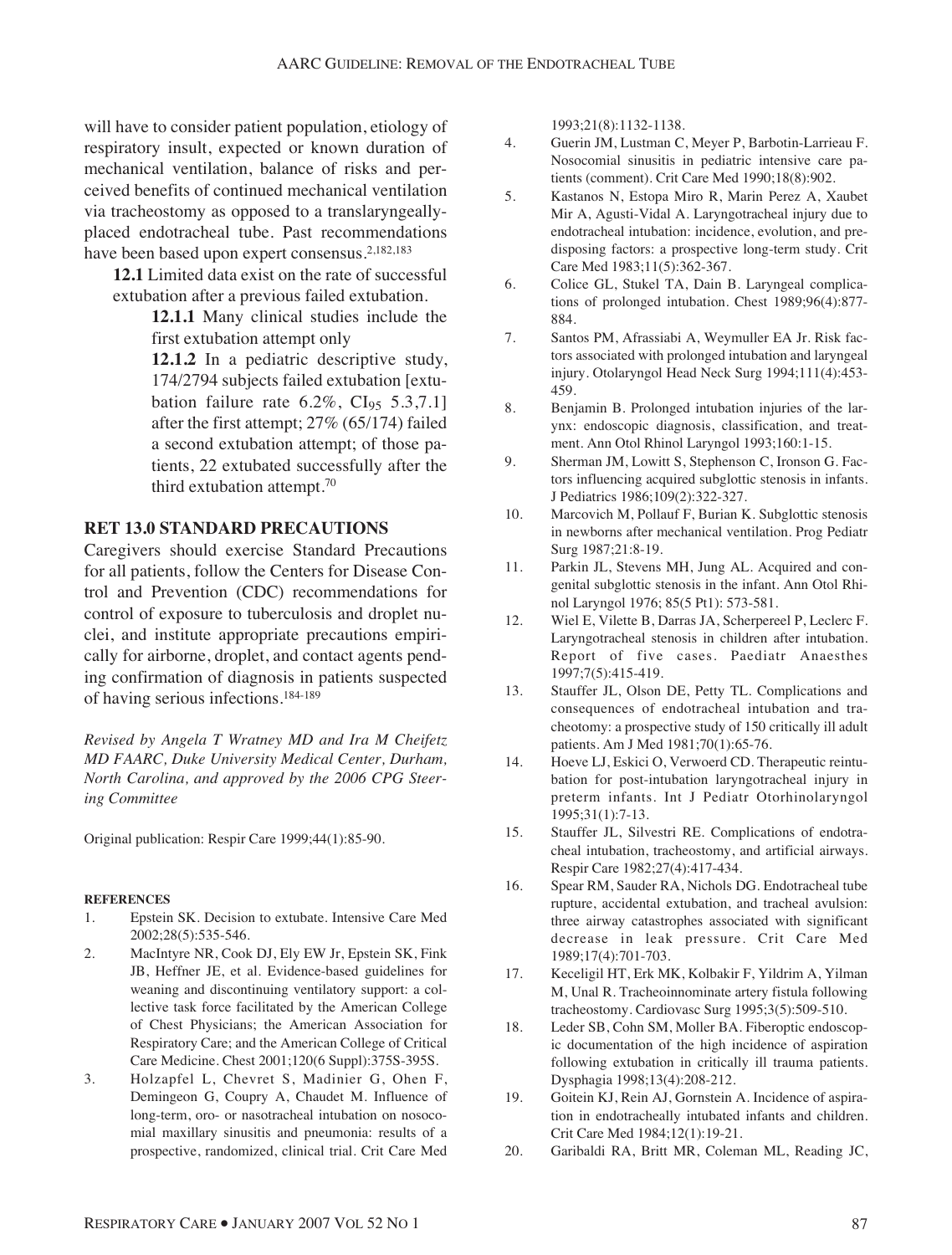Pace NL. Risk factors for postoperative pneumonia. Am J Med 1981;70(3):677-680.

- 21. Kerver AJ, Rommes JH, Mevissen-Verhage EA, Hulstaert PF, Vos A, Verhoef J, Wittebol P. Prevention of colonization and infection in critically ill patients: a prospective randomized study. Crit Care Med 1988;16(11):1087-1093.
- 22. Torres A, Aznar R, Gatell JM, Jiminez P, Gonzalez J, Ferrer A, et al. Incidence, risk, and prognosis factors of nosocomial pneumonia in mechanically ventilated patients. Am Rev Respir Dis 1990;142(3):523-528.
- 23. Harris H, Wirtschafter D, Cassady G. Endotracheal intubation and its relationship to bacterial colonization and systemic infection of newborn infants. Pediatrics 1976;58(6):816-823.
- 24. Rivera R, Tibbals J. Complications of endotracheal intubation and mechanical ventilation in infants and children. Crit Care Med 1992;20(2):193-199.
- 25. Khan FH, Khan FA, Irshad R, Kamal RS. Complications of endotracheal intubation in mechanically ventilated patients in a general intensive care unit. J Pak Med Assoc 1996;46(9):195-198.
- 26. Cohen IL, Weinberg PF, Fein IA, Rowinski GS. Endotracheal tube occlusion associated with the use of heat and moisture exchangers in the intensive care unit. Crit Care Med 1988;16(3):277-279.
- 27. Skoulas IG, Kountakis SE. Endotracheal tube obstruction: a rare complication in laser ablation of recurrent laryngeal papillomas. Ear Nose Throat J 2003;82(7):504-506, 512.
- 28. Black AE, Hatch DJ, Nauth-Misir N. Complications of naotracheral intubation in neonates, infants and children: a review of 4 years' experience in a children's hospital. Br J Anaesth 1990;65(4):461-467.
- 29. Backus WW, Ward RR, Vitkun SA, Fitzgerald D, Askanazi J. Postextubation laryngeal spasm in an unanesthetized patient with Parkinson's disease. J Clin Anesth 1991;3(4):314-316.
- 30. Guffin TN, Har-el G, Sanders A, Lucente FE, Nash M. Acute postobstructive pulmonary edema. Otolaryngol Head Neck Surg 1995;112(2):235-237.
- 31. Wilson GW, Bircher NG. Acute pulmonary edema developing after laryngospasm: report of a case. J Oral Maxillofac Surg 1995;53(2):211-214.
- 32. Young A, Skinner TA. Laryngospasm following extubation in children (letter). Anaesthesia 1995;50(9):827.
- 33. Hartley M, Vaughan RS. Problems associated with tracheal extubation. Br J Anaesth 1993;71(4):561-568.
- 34. Darmon JY, Rauss A, Dreyfuss D, Bleichner G, Elkharrat D, Schlemmer B, et al. Evaluation of risk factors for laryngeal edema after tracheal extubation in adults and its prevention by dexamethasone: a placebocontrolled, double-blind, multicenter study. Anesthesiology 1992;77(2):245-251.
- 35. Nutman J, Brooks LJ, Deakins KM, Baldesare KK, Witte MK, Reed MD. Racemic versus l-epinephrine aerosol in the treatment of postextubation laryngeal edema: results from a prospective, randomized, double-blind study. Crit Care Med 1994;22(10):1591-

1594.

- 36. Kemper KJ, Benson MS, Bishop MJ. Predictors of postextubation stridor in pediatric trauma patients. Crit Care Med 1991;19(3);352-355.
- 37. Mhanna MJ, Zamel YB, Tichy CM, Super DM. The "air leak" test around the endotracheal tube, as a predictor of postextubation stridor, is age dependent in children. Crit Care Med 2002;30(12):2639-2643.
- 38. Vauthy PA, Reddy R. Acute upper airway obstruction in infants and children: evaluation by the fiberoptic bronchoscope. Ann Otol Rhinol Laryngol 1980;89(5 Pt 1):417-418.
- 39. Willms D, Shure D. Pulmonary edema due to upper airway obstruction in adults. Chest 1988;94(5):1090- 1092.
- 40. Kamal RS, Agha S. Acute pulmonary oedema: a complication of upper airway obstruction. Anaesthesia 1984;39(5):464-467.
- 41. Guinard JP. Laryngospasm-induced pulmonary edema. Int J Pediatr Otorhinolaryngol 1990;20(2):163-168.
- 42. Arandia HY, Grogono AW. Comparison of the incidence of combined "risk factors" for gastric acid aspiration: influence of two anesthetic techniques. Anesth Analg 1980;59(11):862-864.
- 43. Kapadia FN, Bajan KB, Singh S, Mathew B, Nath A, Wadkar S. Changing patterns of airway accidents in intubated ICU patients. Intensive Care Med 2001; 27(1):296-300.
- 44. Task Force on Ethics of the Society of Critical Care Medicine. Consensus report on the ethics of foregoing life-sustaining treatments in the critically ill. Crit Care Med 1990;18(12):1435-1439.
- 45. Truog RD, Cist AF, Brackett SE, Burns JP, Curley MA, Danis M, et al. Recommendations for end-of-life care in the intensive care unit: The Ethics Committee of the Society of Critical Care Medicine. Crit Care Med 2001;29(12):2332-2348.
- 46. Ajemian MS, Nirmul GB, Anderson MT, Zirlen DM, Kwasnik EM. Routine fiberoptic endoscopic evaluation of swallowing following prolonged intubation: implications for management. Arch Surg 2001;136(4):434-437.
- 47. Guglielminotti J, Constant I, Murat I. Evaluation of routine tracheal extubation in children: inflating or suctioning technique? Br J Anaesth 1998;81(5):692-695.
- 48. Tait AR, Malviya S, Voepel-Lewis T, Munro HM, Seiwert M, Pandit UA. Risk factors for perioperative adverse respiratory events in children with upper respiratory tract infections. Anesthesiology 2001;95(2):299- 306.
- 49. Wong DH, Weber EC, Schell MJ, Wong AB, Anderson CT, Barker SJ. Factors associated with postoperative pulmonary complications in patients with severe chronic obstructive pulmonary disease. Anesth Analg 1995;80(2):276-284.
- 50. Flenady VJ, Gray PH. Chest physiotherapy for preventing morbidity in babies being extubated from mechanical ventilation. Cochrane Database Syst Rev 2002;(2):CD000283.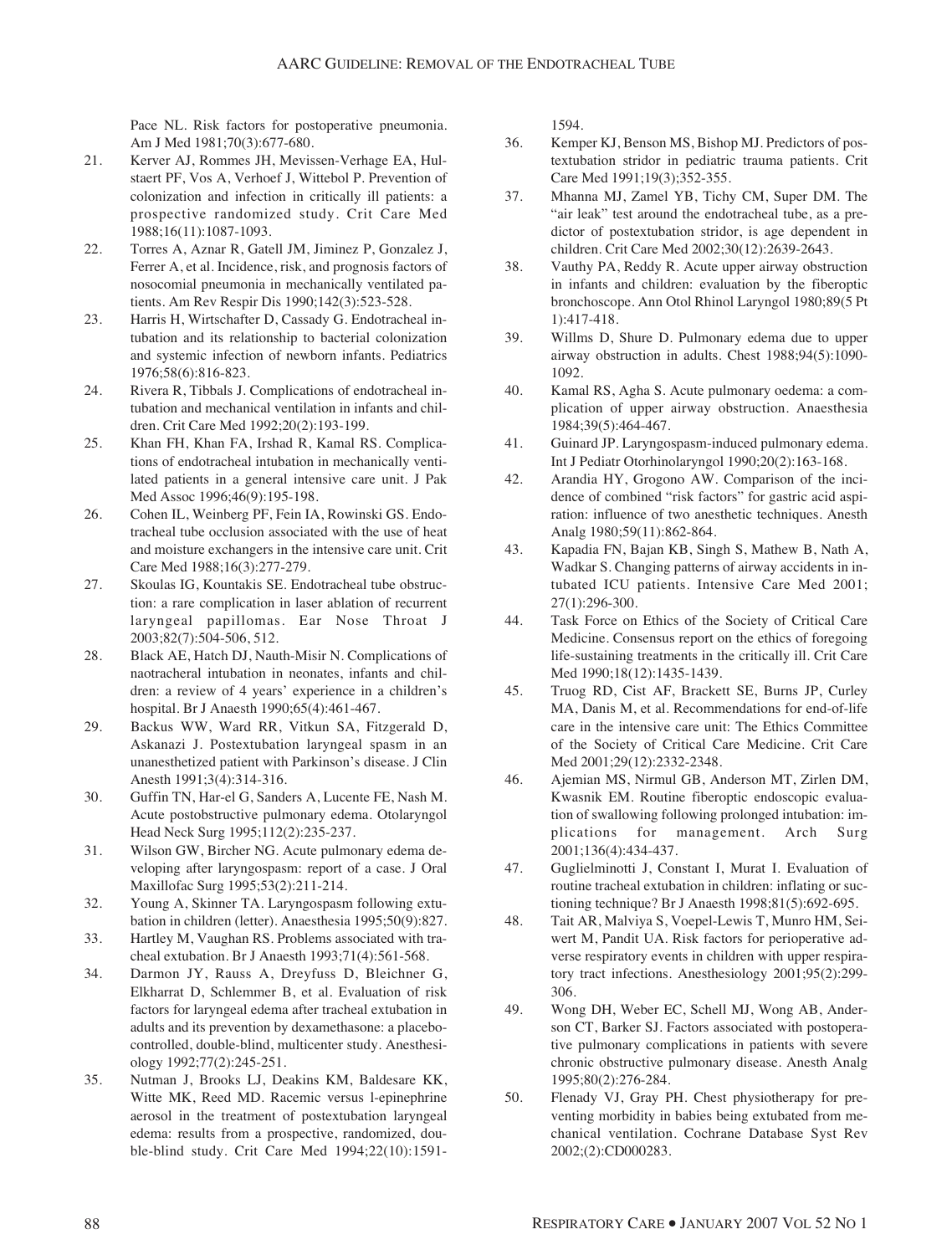- 51. Lopata M, Onal E. Mass loading, sleep apnea, and the pathogensis of obesity hypoventilation. Am Rev Respir Dis 1982;126(4):640-645.
- 52. Davis PG, Lemyre B, de Paoli AG. Nasal intermittent positive pressure ventilation (NIPPV) versus nasal continuous positive airway pressure (NCPAP) for preterm neonates after extubation. Cochrane Database Syst Rev 2001;(3):CD003212.
- 53. Mier A, Laroche C, Agnew JE, Vora H, Clarke SW, Green M, Pavia D. Tracheobronchial clearance in patients with bilateral diaphragmatic weakness. Am Rev Respir Dis 1990;142(3):545-548.
- 54. Cohen CA, Zagelbaum G, Gross D, Roussos C, Macklem PT. Clinical manifestations of inspiratory muscle fatigue. Am J Med 1982;73(3):308-316.
- 55. Sundaram RK, Nikolic G. Successful treatment of post-extubation stridor by continuous positive airway pressure. Aneasthes Intensive Care1996;24(3):392- 393.
- 56. Hertzog JH, Siegel LB, Hauser GJ, Dalton HJ. Noninvasive positive-pressure ventilation facilitates tracheal extubation after laryngotracheal reconstruction in children. Chest 1999;116(1):260-263.
- 57. Kemper KJ, Izenberg S, Marvin JA, Heimbach DM. Treatment of postextubation stridor in a pediatric patient with burns: the role of heliox. J Burn Care Rehabil 1990;11(4):337-339.
- 58. Kemper KJ, Ritz RH, Benson MS, Bishop MS. Helium-oxygen mixture in the treatment of postextubation stridor in pediatric trauma patients. Crit Care Med 1991;19(3):356-359.
- 59. Jaber S, Carlucci A, Boussarsar M, Fodil R, Pigeot J, Maggiore S, et al. Helium-oxygen in the postextubation period decreases inspiratory effort. Am J Respir Crit Care Med 2001;164(4):633-637.
- 60. Epstein SK. Endotracheal extubation. Respir Care Clin N Am 2000;6(2):321-360.
- 61. Davis PG, Henderson-Smart DJ. Intravenous dexamethasone for extubation of newborn infants. Cochrane Database Syst Rev 2001;(4):CD000308.
- 62. Sinha SK, Donn SM. Weaning newborns from mechanical ventilation. Semin Neonatol 2002;7(5):421- 428.
- 63. Epstein SK. Predicting extubation failure: is it in (on) the cards? (editorial) Chest 2001;120(4):1061-1063.
- 64. DeHaven CB Jr, Hurst JM, Btanson RD. Evaluation of two different extubation criteria: attributes contributing to success. Crit Care Med 1986;14(2):92-94.
- 65. Ely EW, Baker AM, Dunagan DP, Burke HL, Smith AC, Kelly PT, et al. Effect on the duration of mechanical ventilation of identifying patitents capable of breathing spontaneously. N Engl J Med 1996;335(25):1864-1869.
- 66. el-Khatib MF, Baumeister B, Smith PG, Chatburn RL, Blumer JL. Inspiratory pressure/maximal inspiratory pressure: does it predict successful extubation in critically ill infants and children? Intensive Care Med 1996;22(3):264-268.
- 67. Farias JA, Alia I, Esteban A, Golubicki AN, Olazarri

FA. Weaning from mechanical ventilation in pediatric intensive care patients. Intensive Care Med 1998;24(10):1070-1075.

- 68. Baumeister BL, el-Khatib M, Smith PG, Blumer JL. Evaluation of predictors of weaning from mechanical ventilation in pediatric patients. Pediatr Pulmonol 1997;24(5):344-352.
- 69. Khan N, Brown A, Venkataraman ST. Predictors of extubation success and failure in mechanically ventilated infants and children. Crit Care Med 1996; 24(9):1568- 1579.
- 70. Kurachek SC, Newth CJ, Quasney MW, Rice T, Sachdeva RC, Patel NR, et al. Extubation failure in pediatric intensive care: a multiple-center study of risk factors and outcomes. Critical Care Medicine 2003;31(11):2657-2664.
- 71. Allatar, MH, Bhola M, Weiss M, Dallal O, Muraskas JK. The micropreemies: how early could they be extubated? Pediatric Research 2001;49:360A.
- 72. Sillos EM, Veber M, Schulman M, Krauss AN, Auld PA. Characteristics associated with successful weaning in ventilator-dependent preterm infants. Am J Perinatol 1992; 9(5-6):374-377.
- 73. Veness-Meehan K, Richter S, Davis JM. Pulmonary function testing prior to extubation in infants with respiratory distress syndrome. Pediatr Pulmonol 1990;9(1):2-6.
- 74. Berman LS, Fox WW, Raphaely RC, Downes JJ Jr. Optimum levels of CPAP for tracheal extubation of newborn infants. J Pediatr 1976;89(1):109-112.
- 75. Kim EH, Boutwell WC. Successful direct extubation of very low birthweight infants from low intermittent mandatory ventilation rate. Pediatrics 1987; 80(3):409- 414. *Erratum in: Pediatrics 1987;80(6):948.*
- 76. Leitch EA, Moran JL, Grealy B. Weaning and extubation in the intensive care unit: clinical or index-driven approach? Intensive Care Med 1996;22(8):752-759.
- 77. Farias JA, Retta A, Alia I, Olazarri F, Esteban A, Golubicki A, et al. A comparison of two methods to perform a breathing trial before extubation in pediatric intensive care patients. Intensive Care Med 2001;27(10):1649-1654.
- 78. Esteban A, Alia I, Gordo F, Fernandez R, Solsona JF, Vallverdu I, et al. Extubation outcome after spontaneous breathing trials with T-tube or pressure support ventilation. The Spanish Lung Failure Collaborative Group. Am J Respir Crit Care Med 1997;156(2 Pt 1):459-465. *Erratum in: Am J Respir Crit Care Med 1997;156(6):2028.*
- 79. Esteban A, Alia I, Tobin MJ, Gil A, Gordo F, Vallverdu I, et al. Effect of spontaneous breathing trial duration on outcome of attempts to discontinue mechanical ventilation. The Spanish Lung Failure Collaborative Group. Am J Respir Crit Care Med 1999;159(2):512- 518.
- 80. Vallverdu I, Calaf N, Subirana M, Net A, Benito S, Mancebo J. Clinical characteristics, respiratory functional parameters, and outcome of a two-hour T-piece trial in patients weaning from mechanical ventilation.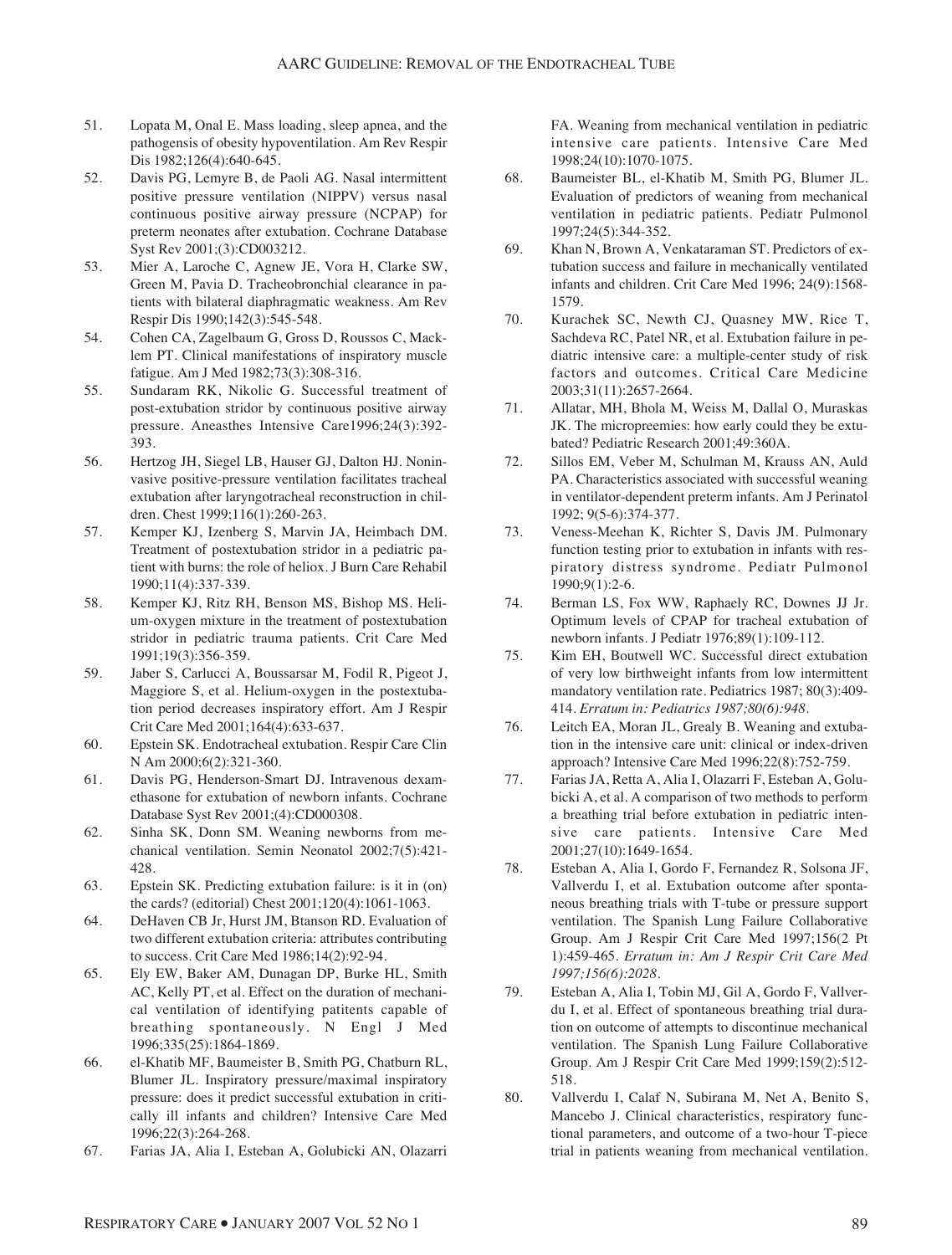Am J Respir Crit Care Med 1998;158(6):1855-1862.

- 81. Ely EW, Baker AM, Evans GW, Haponik EF. The prognostic significance of passing a daily screen of weaning parameters. Intensive Care Med 1999;25(6):581-587.
- 82. Rusconi F, Castagneto M, Gagliardi L, Leo G, Pellegatta A, Porta N, et al. Reference values for respiratory rate in the first 3 years of life. Pediatrics 1994;94(3):350-355.
- 83. Bellemare F, Grassino A. Effect of pressure and timing of contraction on human diaphragm fatigue. J Appl Physiol 1982;53(5):1190-1195.
- 84. Jubran A, Tobin MJ. Passive mechanics of lung and chest wall in patients who failed or succeeded in trials of weaning. Am J Respir Crit Care Med 1997;155(3):916-921.
- 85. Roussos C, Macklem PT. The respiratory muscles. N Engl J Med 1982;307(13):786-797.
- 86. Sahn SA, Lakshminarayan S. Bedside criteria for discontinuation of mechanical ventilation. Chest 1973;63(6):1002-1005.
- 87. Hess D. Measurement of maximal inspiratory pressure: a call for standardization (editorial). Respir Care 1989;34(10):857-559.
- 88. Marini JJ, Smith TC, Lamb V. Estimation of inspiratory muscle strength in mechanically ventilated patients: the measurement of maximal inspiratory pressure. J Crit Care 1986;1(1):32-38.
- 89. Belani KG, Gilmour IJ, McComb C, Williams A, Thompson TR. Preextubation ventilatory measurements in newborns and infants. Anesth Analg 1980;59(7):467-472.
- 90. Yang KL, Tobin MJ. A prospective study of indexes predicting the outcome of trials of weaning from mechanical ventilation. N Engl J Med 1991;324(21):1445-1450.
- 91. Martin L, Bratton S, Walker L. Principles and practice of respiratory support and mechanical ventilation. In: Rogers MC, editor. Textbook of pediatric intensive care, 3rd ed. Baltimore: Williams & Williams; 1996.
- 92. Bendixen HH, Egbert LD, Hedly-White J, et al. Management of patients undergoing prolonged artificial ventilation. Respir Care 1965;10:149-153.
- 93. Aubier M, Murciano D, Lecocguic Y, Viires N, Pariente R. Bilateral phrenic stimulation: a simple technique to assess diaphragmatic fatigue in humans. J Appl Physiol 1985;58(1):58-64.
- 94. Tobin MJ, Laghi F, Jubran A. Respiratory muscle dysfunction in mechanically-ventilated patients. Mol Cell Biochem 1998;179(1-2):87-98.
- 95. Thiagarajan RR, Bratton SL, Martin LD, Brogan TV, Taylor D. Predictors of successful extubation in children. Am J Respir Crit Care Med 1999;160(5 Pt 1):1562-1566.
- 96. Peters RM, Hilberman M, Hogan JS, Crawford DA. Objective indications for respiratory therapy in posttrauma and postoperative patients. Am J Surg 1972;124(2):262-269.
- 97. Lee KH, Hui LP, Chan TB, Tan WC, Lim TK. Rapid

shallow breathing (frequency-tidal volume ratio) did not predict extubation outcome. Chest 1994;105(2):540-543.

- 98. Krieger BP, Isber J, Breitenbucher A, Throop G, Ershowsky P. Serial measurements of the rapid-shallowbreathing index as a predictor of weaning outcome in elderly medical patients. Chest 1997;112(4):1029- 1034.
- 99. Lewis WD, Chwals W, Benotti PN, Lakshman K, O'Donnell C, Blackburn GL, Bistrian BR. Bedside assessment of the work of breathing. Crit Care Med 1988;16(2):117-122.
- 100. Levy MM, Miyasaki A, Langston D. Work of breathing as a weaning parameter in mechanically ventilated patients. Chest 1995;108(4):1018-1020.
- 101. Kirton OC, DeHaven CB, Morgan JP, Windsor J, Civetta JM. Elevated imposed work of breathing masquerading as ventilator weaning intolerance. Chest 1995;108(4):1021-1025.
- 102. Shikora SA, Bistrian OR, Borlase BC, Blackburn GL, Stone MD, Benotti PN. Work of breathing: reliable predictor of weaning and extubation. Crit Care Med 1990;18(2):157-162.
- 103. Harpin RP, Baker JP, Downer JP, Whitwell J, Gallacher WN. Correlation of the oxygen cost of breathing and length of weaning from mechanical ventilation. Crit Care Med 1987;15(9):807-812.
- 104. Shikora SA, Benotti PN, Johannigman JA. The oxygen cost of breathing may predict weaning from mechanical ventilation better than the respiratory rate to tidal volume ratio. Arch Surg 1994;129(3):269-274.
- 105. Tahvanainen J, Salmenpera M, Nikki P. Extubation criteria after weaning from intermittent mandatory ventilation and continuous positive airway pressure. Crit Care Med 1983;11(9):702-707.
- 106. Hubble CL, Gentile MA, Tripp DS, Craig DM, Meliones JN, Cheifetz IM. Deadspace to tidal volume ratio predicts successful extubation in infants and children. Crit Care Med 2000;28(6):2034-2040.
- 107. Capdevila XJ, Perrigault PF, Perey PJ, Roustan JPA, d'Athis F. Occlusion pressure and its ratio to maximum inspiratory pressure are useful predictors for successful extubation following T-piece weaning trial. Chest 1995;108(2):482-489.
- 108. Montgomery AB, Holle RH, Neagley SR, Pierson DJ, Schoene RB. Prediction of successful ventilator weaning using airway occlusion pressure and hypercapnic challenge. Chest 1987;91(4):496-499.
- 109. Gandia F, Blanco J. Evaluation of indexes predicting the outcome of ventilator weaning and value of adding supplemental inspiratory load. Intensive Care Med 1992;18(6):327-333.
- 110. Gillespie LM, White SD, Sinha SK, Donn SM. Usefulness of the minute ventilation test in predicting successful extubation in newborn infants: a randomized controlled trial. J Perinatol 2003;23(3):205-207.
- 111. Smina M, Salam A, Khamiees M, Gada P, Amoateng-Adjepong Y, Manthous CA. Cough peak flows and extubation outcomes. Chest 2003;124(1):262-268.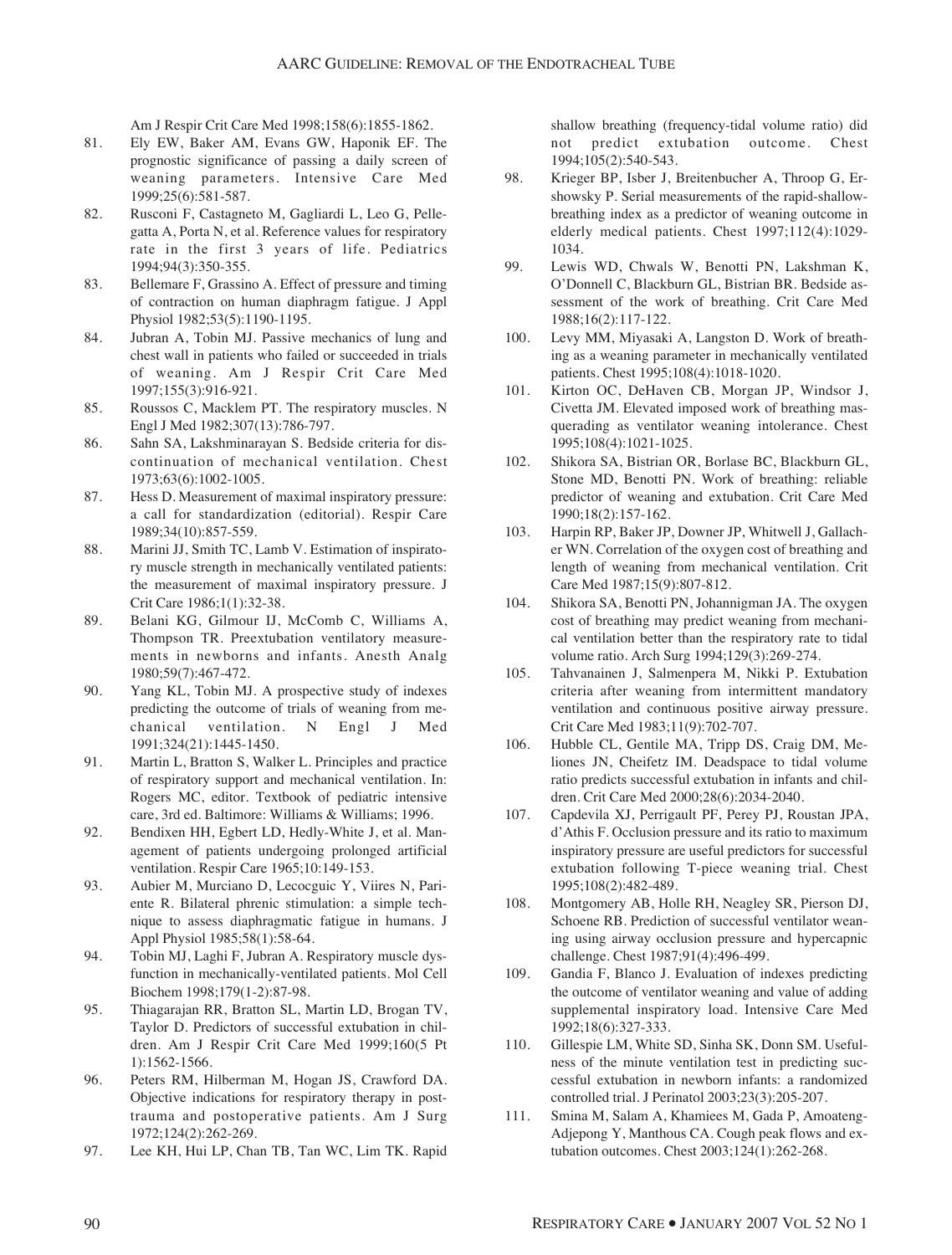- 112. Bach JR, Saporito LR. Criteria for extubation and tracheostomy tube removal for patients with ventilatory failure: a different approach to weaning. Chest 1996;110(6):1566-1571.
- 113. Martinez A, Seymour C, Nam M. Minute ventilation recovery time: a predictor of extubation outcome. Chest 2003;123(4):1214-1221.
- 114. Bruton A. A pilot study to investigate any relationship between sustained maximal inspiratory pressure and extubation outcome. Heart Lung 2002;31(2):141-149.
- 115. Balsan MJ, Jones JG, Watchko JF, Guthrie RD. Measurements of pulmonary mechanics prior to the elective extubation of neonates. Pediatr Pulmonol 1990;9(4):238-243.
- 116. Davis PG, Henderson-Smart DJ. Extubation from lowrate intermittent positive airways pressure versus extubation after a trial of endotracheal continuous positive airways pressure in intubated preterm infants. Cochrane Database Syst Rev 2001;(4):CD001078.
- 117. Zeggwagh AA, Abouqal R, Madani N, Zekraoui A, Kerkeb O. Weaning from mechanical ventilation: a model for extubation. Intensive Care Med 1999;25(10):1077-1083.
- 118. Redmond JM, Greene PS, Goldsborough MA, Cameron DE, Stuart RS, Sussman MS, et al. Neurologic injury in cardiac surgical patients with a history of stroke. Ann Thorac Surg 1996;61(1):42-47.
- 119. Harel Y, Vardi A, Quigley R, Brink LW, Manning SC, Carmody TJ, Levin DL. Extubation failure due to postextubation stridor is better correlated with neurologic impairment than with upper airway lesions in critically ill pediatric patients. Int J Pediatr Otorhinolaryngol 1997;39(2):147-158.
- 120. Coplin WM, Pierson DJ, Cooley KD, Newell DW, Rubenfeld GD. Implications of extubation delay in brain-injured patients meeting standard weaning criteria. Am J Respir Crit Care Med 2000;161(5):1530- 1536.
- 121. Khamiees M, Raju P, DeGirolamo A, Amoateng-Adjepong Y, Manthous CA. Predictors of extubation outcome in patients who have successfully completed a spontaneous breathing trial. Chest 2001;120(4):1262- 1270.
- 122. Deem S, Bishop MJ. Evaluation and management of the difficult airway. Crit Care Clin 1995;11(1):1-27.
- 123. American Society of Anesthesiologists. Practice guidelines for management of the difficult airway: an updated report by the American Society of Anesthesiologists Task Force on Management of the Difficult Airway. Anesthesiology 2003;98(5):1269-1277. *Erratum in Anesthesiology 2004;101(2):565.*
- 124. Cork R, Monk JE. Management of a suspected and unsuspected difficult laryngoscopy with the laryngeal mask airway. J Clin Anesth 1992;4(3):230-234.
- 125. Van Boven MJ, Lengele B, Fraselle B, Butera G, Veyckemans F. Unexpected difficult tracheal reintubation after thyroglossal duct surgery: functional imbalance aggravated by the presence of a hematoma. Anesth Analg 1996;82(2):423-425.
- 126. Mort TC. Extubating the difficult airway: determining the odds of failure: be alert to the signs that flag a management challenge. J Crit Illn 2003;18(4):177-184.
- 127. Loudermilk EP, Hartmannsgruber M, Stoltzfus DP, Langevin PB. A prospective study of the safety of tracheal extubation using a pediatric airway exchange catheter for patients with a known difficult airway. Chest 1997;111(6):1660-1665.
- 128. Hartmannsgruber MW, Loudermilk E, Stoltzfus D. Prolonged use of a cook airway exchange catheter obviated the need for postoperative tracheostomy in an adult patient. J Clin Anesth 1997;9(6):496-498.
- 129. Hartmannsgruber MW, Rosenbaum SH. Safer endotracheal tube exchange technique (letter). Anesthesiology 1998;88(6):1683.
- 130. Davis S, Worley S, Mee RB, Harrison AM. Factors associated with early extubation after cardiac surgery in young children. Pediatr Crit Care Med 2004;5(1):63- 68.
- 131. Venkataraman ST, Khan N, Brown A. Validation of predictors of extubation success and failure in mechanically ventilated infants and children. Crit Care Med 2000;28(8):2991-2996.
- 132. Fisher MM, Raper RF. The 'cuff-leak' test for extubation. Anaesthesia 1992;47(1):10-12.
- 133. Potgieter PD, Hammond JM. "Cuff" test for safe extubation following laryngeal edema (letter). Crit Care Med 1988;16(8):818.
- 134. De Bast Y, De Backer D, Moraine JJ, Lemaire M, Vandenborght C, Vincent JL. The cuff leak test to predict failure of extubation for laryngeal edema. Intensive Care Med 2002;28(9):1267-1272.
- 135. Miller RL, Cole RP. Association between reduced cuff leak volume and postextubation stridor. Chest 1996;110(4):1035-1040.
- 136. Jaber S, Chanques G, Matecki S, Ramonatxo M, Vergne C, Souche B, et al. Post-extubation stridor in intensive care unit patients: risk factors evaluation and importance of the cuff-leak test. Intensive Care Med 2003;29(1):69-74.
- 137. Marik PE. The cuff-leak test as a predictor of postextubation stridor: a prospective study. Respir Care 1996;41(6):509-511.
- 138. Sandhu RS, Pasquale MD, Miller K, Wasser TE. Measurement of endotracheal tube cuff leak to predict postextubation stridor and need for reintubation. J Am Coll Surg 2000;190(6):682-687.
- 139. Engoren M. Evaluation of the cuff-leak test in a cardiac surgery population. Chest 1999;116(4):1029-1031.
- 140. Kemper KJ, Ritz RH, Benson MS, Bishop MS. Helium-oxygen mixture in the treatment of postextubation stridor in pediatric trauma patients. Critical Care Med 1991;19(3):356-359.
- 141. Adderley RJ, Mullins GC. When to extubate the croup patient: the "leak" test. Can J Anaesth 1987;34(3 Pt 1):304-306.
- 142. Seid AB, Godin MS, Pransky SM, Kearns DB, Peterson BM. The prognostic value of endotracheal tube-air leak following tracheal surgery in children. Arch Oto-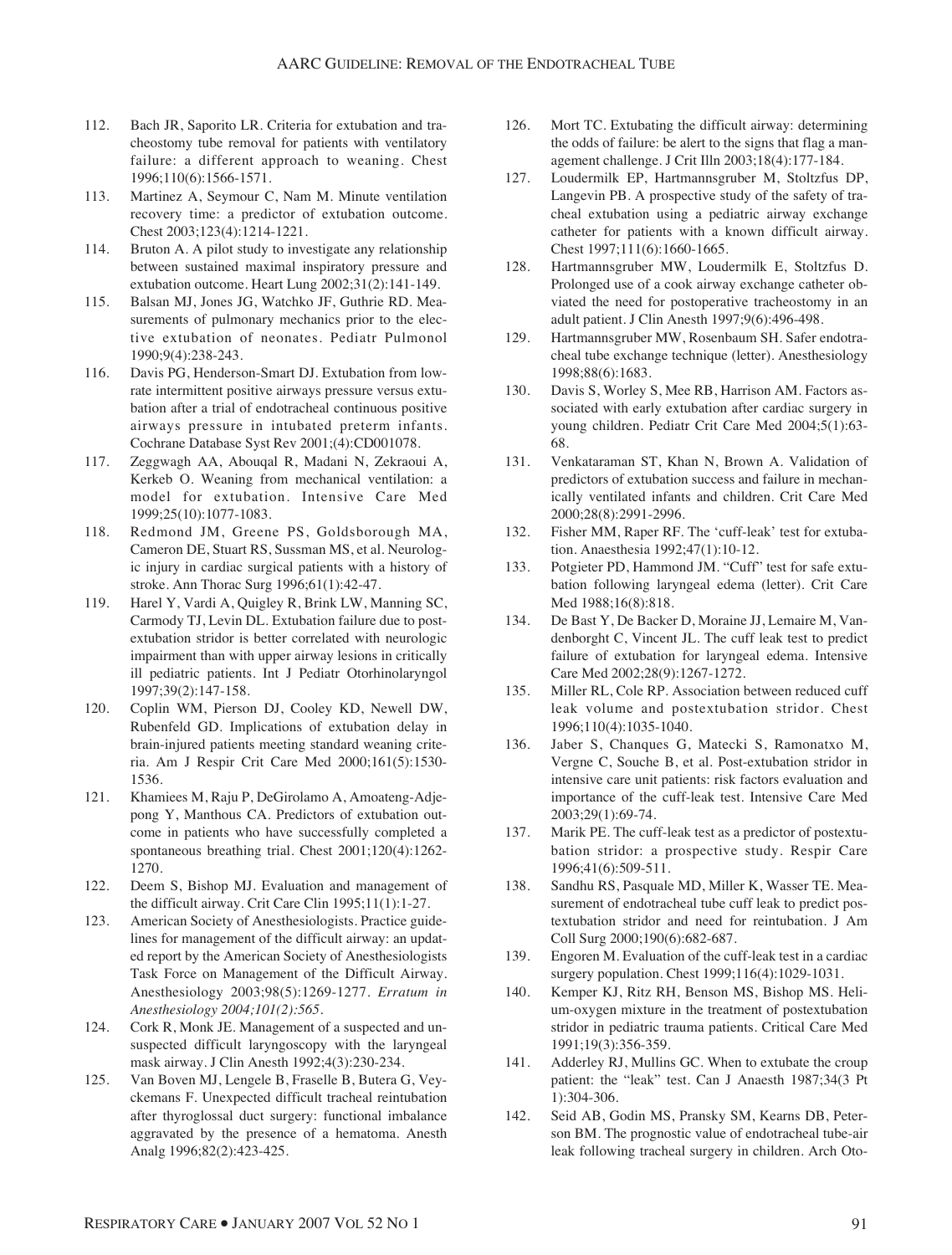laryngol Head Neck Surg 1991;117(8):880-882.

- 143. Morganroth ML, Morganroth JL, Nett LM, Petty TL. Criteria for weaning from prolonged mechanical ventilation. Arch Intern Med 1984;144(5):1012-1016.
- 144. Clochesy JM, Daly BJ, Montenegro HD. Weaning chronically critically ill adults from mechanical ventilatory support: a descriptive study. Am J Crit Care 1995;4(2):93-99.
- 145. Biery DR, Marks JD, Schapera A, Autry M, Schlobohm RM, Katz JA. Factors affecting perioperative pulmonary function in acute respiratory failure. Chest 1990;98(6):1455-1462.
- 146. Hammond MD, Bauer KA, Sharp JT, Rocha RD. Respiratory muscle strength in congestive heart failure. Chest 1990;98(5):1091-1094.
- 147. Rothaar RC. Epstein SK. Extubation failure: magnitude of the problem, impact on outcomes, and prevention. Curr Opin Crit Care 2003;9(1):59-66.
- 148. Sapijaszko MJ, Brant R, Sandham D, Berthiaume Y. Nonrespiratory predictor of mechanical ventilation dependency in intensive care unit patients. Crit Care Med 1996;24(4):601-607.
- 149. Smith IE, Shneerson JM. A progressive care programme for prolonged ventilatory failure: analysis of outcome. Br J Anaesth 1995;75(4):399-404.
- 150. Scheinhorn DJ, Hassenpflug M, Artinian BM, LaBree L, Catlin JL. Predictors of weaning after 6 weeks of mechanical ventilation. Chest 1995;107(2):500-505.
- 151. Cerra FB. Hypermetabolism, organ failure and metabolic support. Surgery 1987;101(1):1-14.
- 152. Aubier M, Murciano D, Lecocguic Y, Viires N, Jacquens Y, Squara P, Pariente R. Effect of hypophosphatemia on diaphragmatic contractility in patients with acute respiratory failure. N Engl J Med 1985;313(7):420-424.
- 153. Aubier M, Viires N, Piquet J, Murciano D, Blanchet F, Marty C, Gherardi R, Pariente R. Effects of hypocalcemia on diaphragmatic strength generation. J Appl Physiol 1985;58(7):2054-2061.
- 154. Pingleton SK, Harmon GS. Nutritional management in acute respiratory failure. JAMA 1987;257(22):3094- 3099.
- 155. Lewis MI, Sieck GC, Fournier M, et al. The effect of nutritional deprivation of diaphragm contractility and muscle fiber size. J Appl Physiol 1986;60(2):596-603.
- 156. Doekel RC Jr, Zwillich C, Scoggin CH, Kryger M, Weil JV. Clinical semi-starvation: depression of hypoxic ventilatory response. N Engl J Med 1976;295(7):358-361.
- 157. Larca L, Greenbaum DM. Effectiveness of intensive nutritional regimes in patients who fail to wean from mechanical ventilation. Crit Care Med 1982;10(5):297-300.
- 158. Bassili HR, Deitel M. Effect of nutritional support on weaning patients off mechanical ventilators. JPEN J Parenter Enteral Nutr 1981;5(2):161-163.
- 159. Lyons KA, Brilli RJ, Wieman RA, Jacobs BR. Continuation of transpyloric feeding during weaning of mechanical ventilation and tracheal extubation in chil-

dren: a randomized controlled trial. JPEN J Parenter Enteral Nutr 2002;26(3):209-213.

- 160. American Academy of Pediatrics Committee on Drugs: Guidelines for monitoring and management of pediatric patients during and after sedation for diagnostic and therapeutic procedures. Pediatrics 1992;89(6 Pt 1):1110 -1115.
- 161. Gefke K, Andersen LW, Friesel E. Lidocaine given intravenously as a suppressant of cough and laryngospasm in connection with extubation after tonsillectomy. Acta Anaesthesiol Scand 1983;27(2):111-112.
- 162. Staffel JG, Weissler MC, Tyler EP, Drake AF. The prevention of postoperative stridor and laryngospasm with topical lidocaine. Arch Otolaryngol Head Neck Surg 1991;117(10):1123-1128.
- 163. Markovitz BP, Randolph AG. Corticosteroids for the prevention and treatment of postextubation stridor in neonates, children and adults. Cochrane Database Syst Rev 2000;(2):CD001000.
- 164. Freezer N, Butt W, Phelan P. Steroids in croup: do they increase the incidence of successful extubation? Anaesth Intensive Care 1990;18(2):224-228.
- 165. Tibballs J, Shann FA, Landau LI. Placebo-controlled trial of prednisolone in children intubated for croup. Lancet 1992;340(8822):745-748.
- 166. Steer PA, Henderson-Smart DJ. Caffeine versus theophylline for apnea in preterm infants. Cochrane Database Syst Rev 2000;(2):CD000273.
- 167. Henderson-Smart DJ, Davis PG. Prophylactic methylxanthines for extubation in preterm infants. Cochrane Database Syst Rev 2003;(1):CD000139.
- 168. Listello D, Sessler CN. Unplanned extubation: clinical predictors for reintubation. Chest 1994;105(5):1496- 1503.
- 169. Epstein SK. Etiology of extubation failure and the predictive value of the rapid shallow breathing index. Am J Respir Crit Care Med 1995;152(2):545-549.
- 170. Whelan J, Simpson SQ, Levy H. Unplanned extubation: predictors of successful termination of mechanical ventilatory support. Chest 1994;105(6):1808-1812.
- 171. Tindol GA Jr, DiBenedetto RJ, Kosciuk L. Unplanned extubations. Chest 1994;105(6):1804-1807.
- 172. Vassal T, Anh NG, Gabillet JM, Guidet B, Staikowsky F, Offenstadt G. Prospective evaluation of self-extubations in a medical intensive care unit. Intensive Care Med 1993:19(6):340-342.
- 173. Franck LS, Vaughan B, Wallace J. Extubation and reintubation in the NICU: identifying opportunities to improve care. Pediatr Nurs 1992;18(3):267-270.
- 174. De Paoli AG, Davis PG, Faber B, Morley CJ. Devices and pressure sources for administration of nasal continuous positive airway pressure (NCPAP) in preterm neonates. Cochrane Database Syst Rev 2002;(4):CD002977.
- 175. Jiang JS, Kao SJ, Wang SN. Effect of early application of biphasic positive airway pressure on the outcome of extubation in ventilator weaning. Respirology 1999;4(2):161-165.
- 176. Meyer TJ. Hill NS. Noninvasive positive pressure ven-